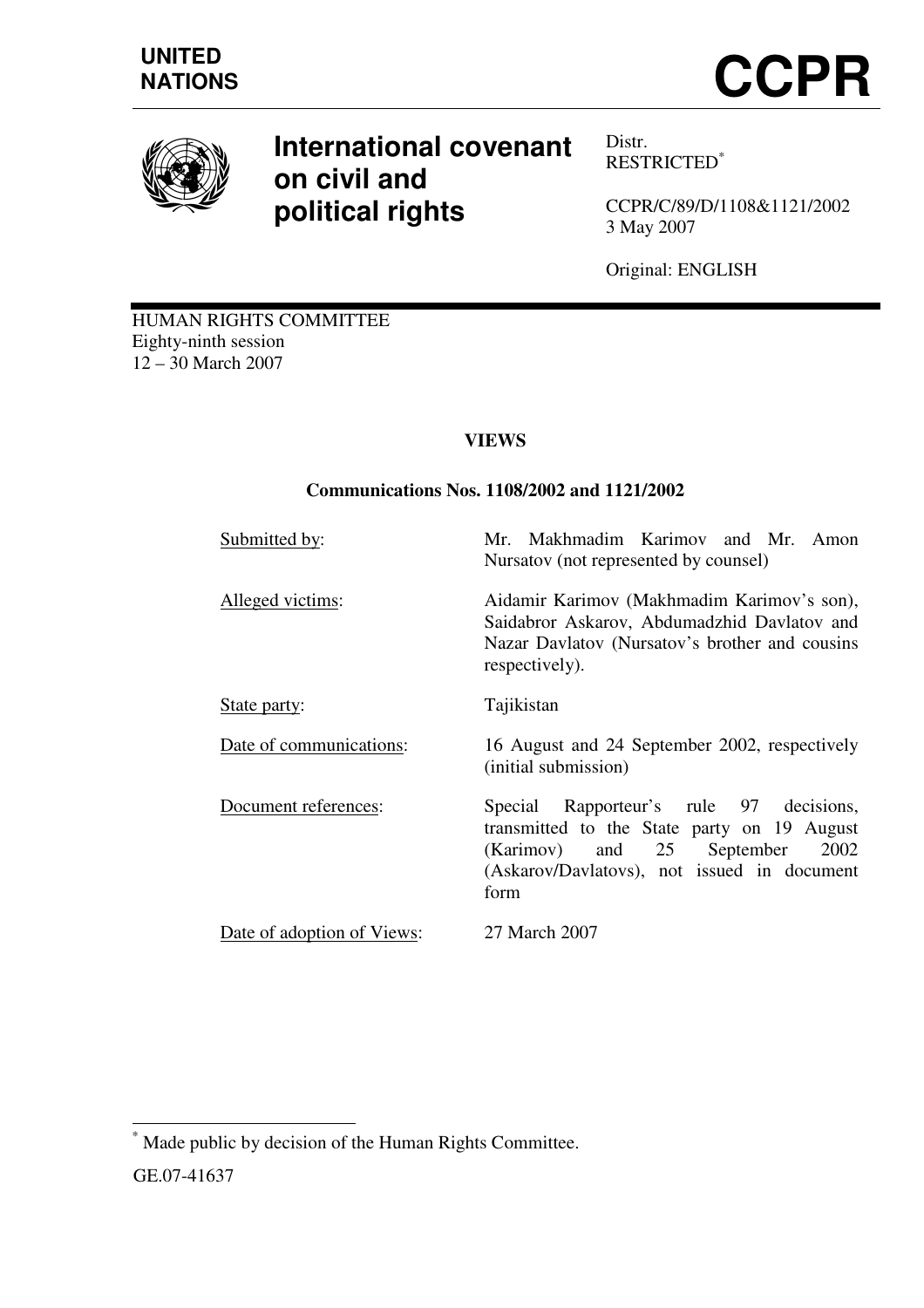*Subject matter:* Imposition of death sentence after unfair trial and absence of legal representation in capital case.

 *Substantive issue:* Torture; Unfair trial; Right to life; conditions of detention

 *Procedural issues:* Evaluation of facts and evidence; substantiation of claim

 *Articles of the Covenant:* 6; 7; 9, 10; 14

 *Article of the Optional Protocol:* 2

 On 27 March 2007 the Human Rights Committee adopted the annexed text as the Committee's Views, under article 5, paragraph 4, of the Optional Protocol in respect of communications Nos. 1108/2002 and 1121/2002.

[ANNEX]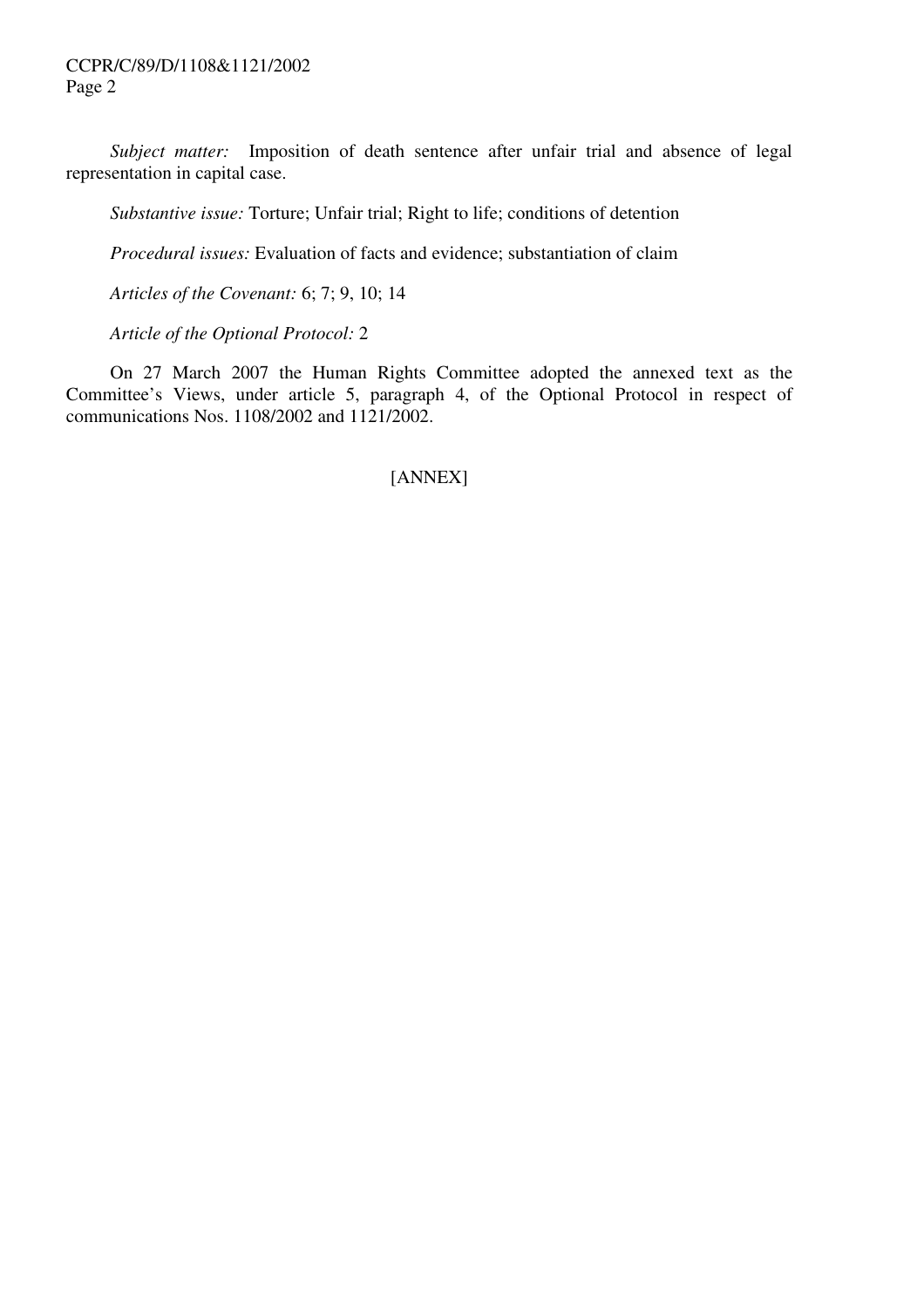#### **ANNEX**

# VIEWS OF THE HUMAN RIGHTS COMMITTEE UNDER ARTICLE 5, PARAGRAPH 4, OF THE OPTIONAL PROTOCOL TO THE INTERNATIONAL COVENANT ON CIVIL AND POLITICAL RIGHTS

Eighty-ninth session

#### concerning

#### **Communications Nos. 1108/2002 and 1121/2002\*\***

| Submitted by:           | Mr. Makhmadim Karimov and Mr. Amon<br>Nursatov (not represented by counsel)                                                                                   |
|-------------------------|---------------------------------------------------------------------------------------------------------------------------------------------------------------|
| Alleged victims:        | Aidamir Karimov (Makhmadim Karimov's son),<br>Saidabror Askarov, Abdumadzhid Davlatov and<br>Nazar Davlatov (Nursatov's brother and cousins<br>respectively). |
| State party:            | Tajikistan                                                                                                                                                    |
| Date of communications: | 16 August and 24 September 2002, respectively<br>(initial submission)                                                                                         |

 The Human Rights Committee, established under article 28 of the International Covenant on Civil and Political Rights,

Meeting on 27 March 2007,

 Having concluded its consideration of communications Nos. 1108/2002 and 1121/2002, submitted to the Human Rights Committee on behalf of Mr. Aidamir Karimov, Mr. Saidabror Askarov, Mr. Abdumadzhid Davlatov and Mr. Nazar Davlatov under the Optional Protocol to the International Covenant on Civil and Political Rights,

 Having taken into account all written information made available to it by the author of the communication, and the State party,

Adopts the following:

 $\overline{\phantom{a}}$ 

The following members of the Committee participated in the examination of the present communication: Mr. Abdelfattah Amor, Mr. Prafullachandra Natwarlal Bhagwati, Ms. Christine Chanet, Mr. Maurice Glèlè Ahanhanzo, Mr. Yuji Iwasawa, Mr. Edwin Johnson, Mr. Walter Kälin, Mr. Ahmed Tawfik Khalil, Mr. Rajsoomer Lallah, Ms. Zonke Zanele Majodina, Ms. Iulia Antoanella Motoc, Mr. Michael O'Flaherty, Mr. José Luis Pérez Sanchez-Cerro, Mr. Rafael Rivas Posada, Sir Nigel Rodley and Mr. Ivan Shearer.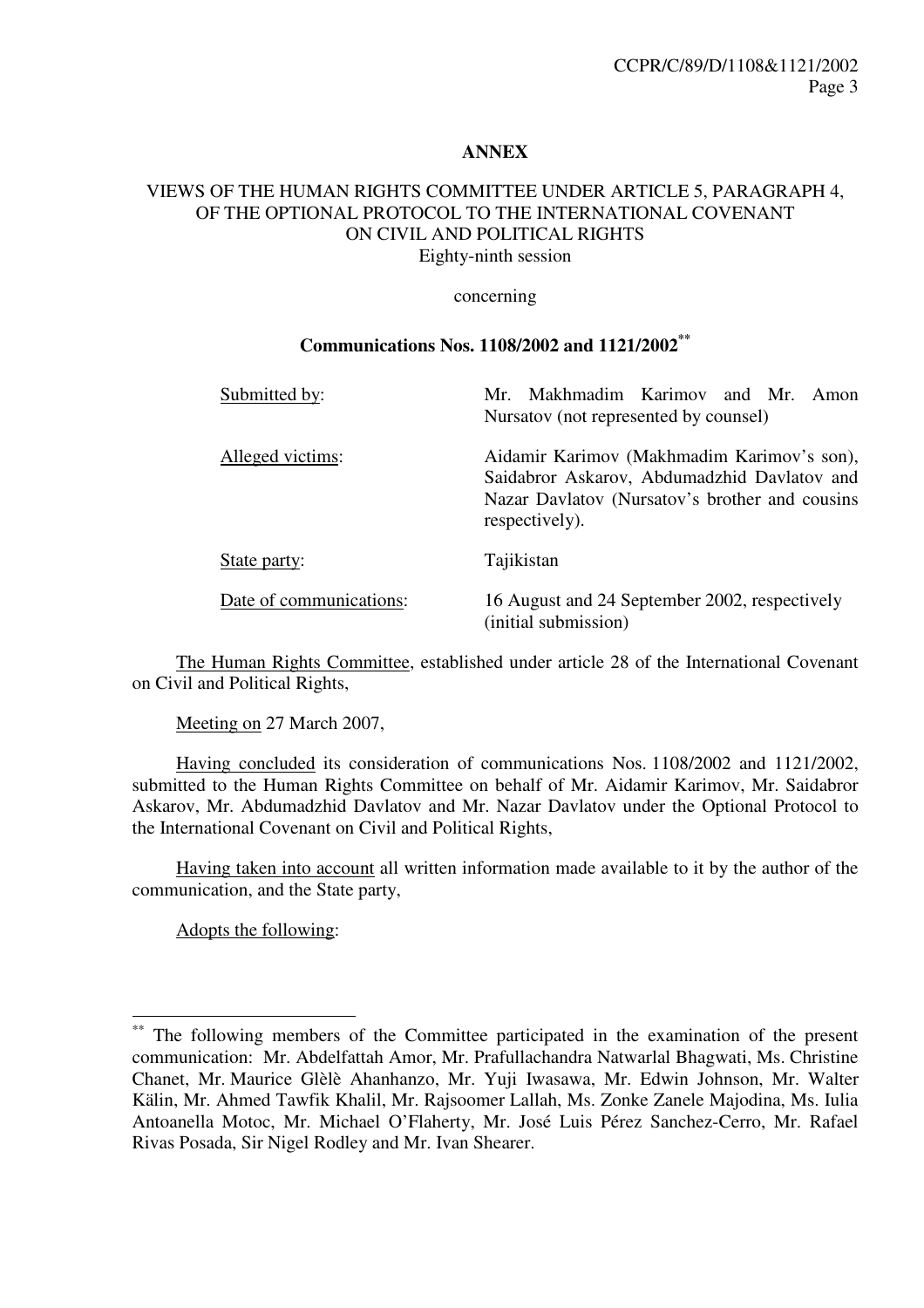## **Views under article 5, paragraph 4, of the Optional Protocol**

1.1 The first author is Makhmadim Karimov, a Tajik national born in 1950, who submits the communication on behalf of his son, Aidamir Karimov, also Tajik national born in 1975. The second author is Mr. Amon Nursatov, a Tajik national born in 1958, who submits the communication on behalf of his brother Saidabror Askarov<sup>1</sup>, and his cousins Abdumadzhid Davlatov and Nazar Davlatov, both Tajiks born in 1975. At the time of submission of the communications, all four victims were awaiting execution, after being sentenced to death by the Military Chamber of the Supreme Court on 27 March 2002. The authors claim violations by Tajikistan of the alleged victims' rights under article 6, paragraphs 1 and 2; article 7; article 9, paragraphs 1 and 2; article 10; and article 14, paragraphs 1, and 3, (e) and (g), of the Covenant<sup>2</sup>. The second author invokes in addition violations of article 14, paragraph 3 (b) and (d) in relation to his brother Askarov; the communication appears to raise similar issues also in relation to Aidamir Karimov. They are unrepresented.

1.2 Pursuant to article 92 of its rules of procedures, when registering the communications, the Committee, acting through its Special Rapporteur of New Communications and Interim Measures, on 19 August (Karimov) and 25 September 2002 (Askarov/Davlatovs) respectively, requested the State party not to carry out the alleged victims' executions while their cases are under examination by the Committee. Later, the State party explained that all the death sentences of the alleged victims were commuted to 25 years' imprisonment.

## **The facts as submitted by the authors**

2.1 On 11 April 2001, at around 8 a.m., the First-Deputy Minister of Internal Affairs of Tajikistan, Khabib Sanginov, was shot dead in his car near his house in Dushanbe. Two bodyguards and the car driver also died in the ambush. Seven individuals were arrested during 2001 as suspects in the murders, including the alleged victims.

# *The case of Aidamir Karimov*

 $\overline{a}$ 

2.2 On an unspecified date in early June 2001, Aidamir Karimov was arrested in Moscow on charges of terrorism, pursuant an arrest warrant issued by the Tajik Prosecutor's Office that was transmitted to the Russian authorities. He was remitted to the Tajik authorities and arrived in Dushanbe allegedly on 14 June 2001, but his relatives were informed of this only five days after his arrival.

2.3 He was detained for two weeks on premises of Dushanbe's Internal Affairs' Department. The author claims that the building is not adapted for prolonged detentions, and the maximum allowed period for detention there is three hours. His son was transferred to a Temporary Detention Centre only two weeks later (exact date not specified) and kept there for two months, instead of the statutorily maximum authorised 10 days. Afterwards, he was transferred to the Investigation Detention Centre No 1 in Dushanbe, but was systematically brought to the Internal Affairs' Department and subjected to long interrogations there that went on all day and often

<sup>1</sup> Both the author and the State party use two names in relation to Mr. Nursatov's brother: Saidabror Askarov and Said Rezvonzod.

 $2^2$  The Optional Protocol entered into force for the State party on 4 April 1999.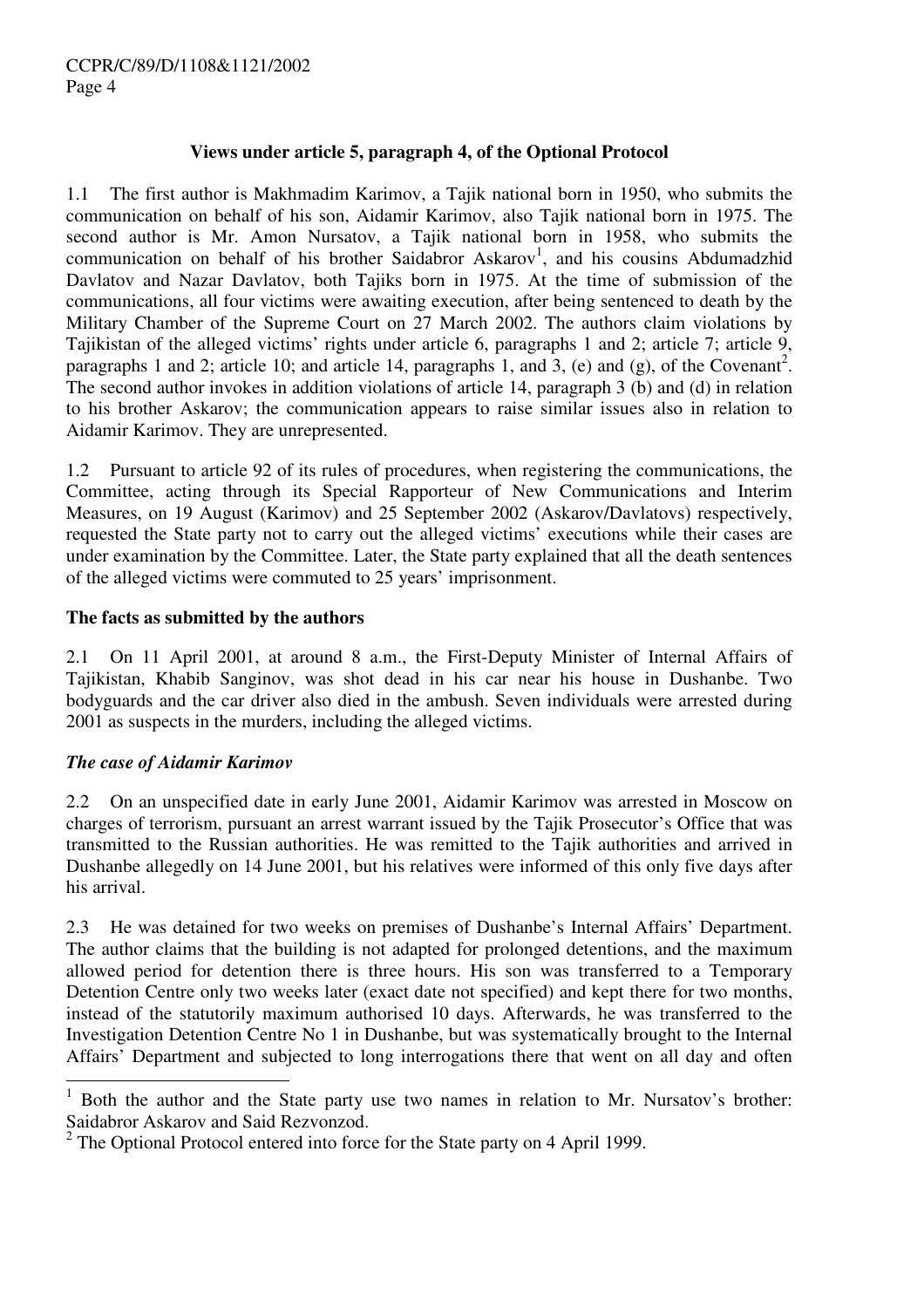continued into the night. The food was insufficient and the parcels his family transmitted to the authorities did not reach him.

2.4 On 11 September 2001, the author's son was officially charged with premeditated murder under aggravating circumstances, accomplished with a particular violence, with use of explosives, acting in an organised group, theft of fire arms and explosives, illegal acquisition of fire arms and explosives, and deliberate deterioration of property.

2.5 During the preliminary investigation, the author's son was allegedly subjected to torture to force him to confess guilt. He was beaten, kicked in the kidneys, and beaten with batons. Allegedly, he received electroshocks with the use of a special electric device: electric cables were attached to different parts of his body (they were placed in his mouth and attached to his teeth, as well as to his genitals). According to the author, one of his son's torturers was I.R., deputy head of the Criminal Search Department of Dushanbe. His son was also threatened that if he did not confess guilt, his parents would also be arrested. These threats were taken seriously by his son, because he was aware that his two brothers and his father had already been arrested on 27 April and released on 28 May 2001. In these circumstances, he confessed and signed the confession (exact date not provided).

2.6 The author affirms that no relatives could see his son during the initial two months after arrest. His family met with him only once during the preliminary investigation, in the investigators' presence.

2.7 According to the author, the investigators had planned an investigation act – a verification of his son's confession at the crime scene – in advance. Two days before the actual verification, his son was brought to the crime scene where he was explained where to stand, what to say, and was shown to the individuals who later identified him during an identification parade. The reconstruction at the crime scene allegedly took place in the presence of 24 investigators, and his son was obliged to repeat was he had been previously instructed to say.

2.8 The author affirms that his son was given a lawyer by the investigators towards the beginning of the preliminary investigation, but the lawyer "acted passively" and was often absent. For this reason, two months after the beginning of the preliminary investigation, the author hired privately a lawyer to represent his son. His son allegedly immediately retracted his confessions and affirmed that they had been extracted under torture. The investigators allegedly refused to video tape his retraction and wrote a short note for the record.

2.9 The preliminary investigation ended on 15 November 2001. The case was examined by the Military College of the Supreme Court<sup>3</sup> from 8 January to 27 March 2002. On 27 March 2002, all alleged victims were sentenced to death. The author claims that his son's trial was not fair and that the court was partial. In substantiation, he affirms that:

(a) The court refused to order the removal of the handcuffs of the accused, thus preventing them from taking notes, although they were all sitting inside a metal cage in the court room. The alleged victims' presumption of innocence was violated because the chief

<sup>&</sup>lt;sup>3</sup> The author explains that the case was adjudicated by the Military Chamber because one of the accused was a member of the military forces.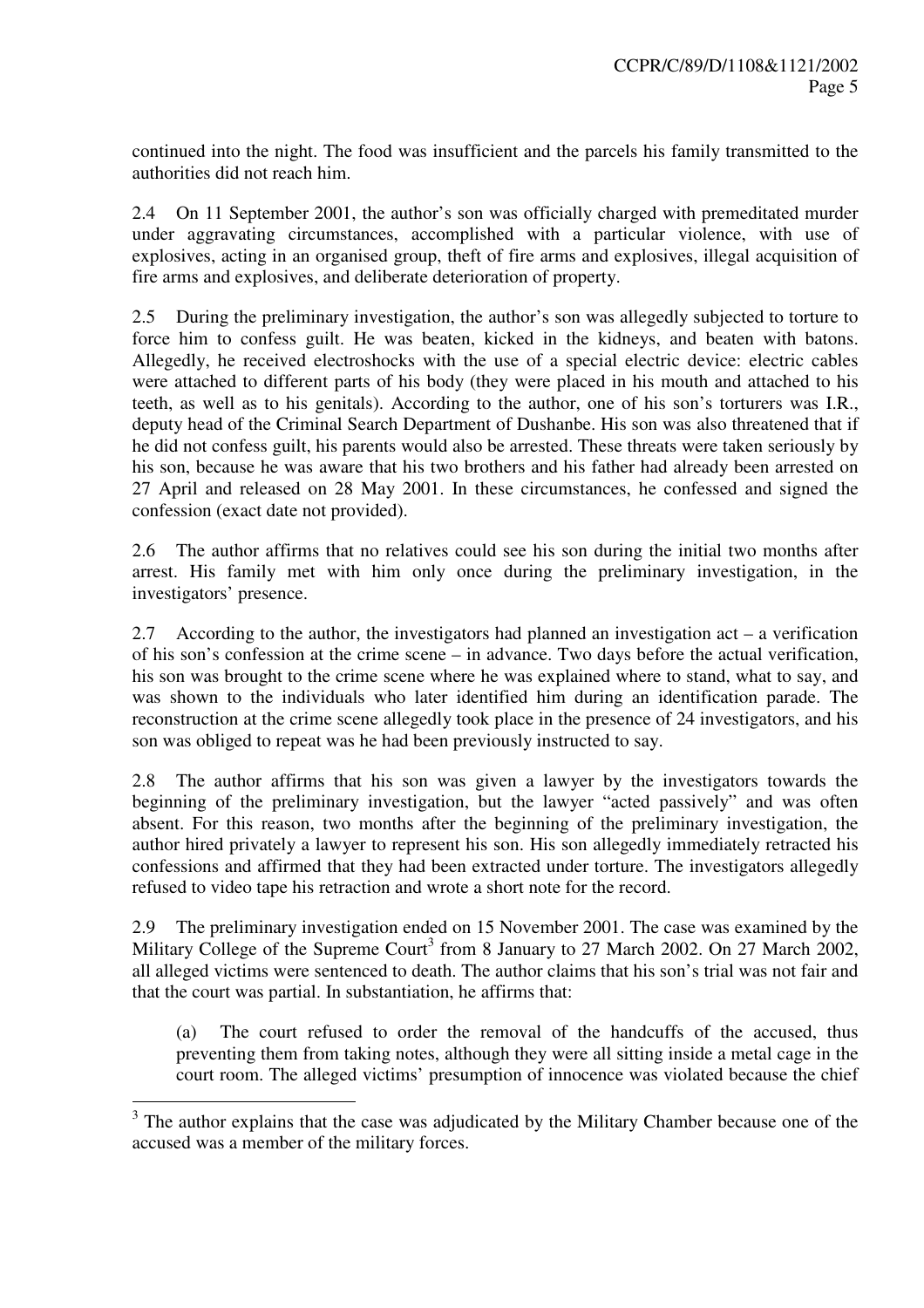of security, General Saidamorov, stated in court that it was impossible to remove handcuffs as the accused were "dangerous criminals" and could escape.

(b) At the end of the preliminary investigation, the author's son's indictment contained only three charges against him. At the beginning of the trial, the judge read out two new counts against him; this constitutes, according to the author, a violation of his son's right to be promptly informed of charges against him;

(c) The author's son retracted his confessions in court and claimed to be innocent. He affirmed that when the crime was committed, he was not in Dushanbe. This was confirmed by 15 witnesses, who testified that from 7 to 22 April he was in the Panch Region. These testimonies were allegedly ignored.

(d) Several witnesses against Karimov made contradictory depositions.

(e) The prosecution exercised pressure on the witnesses, limited the lawyers' possibility to ask questions, and interrupted the lawyers and witnesses allegedly in an aggressive manner.

(f) The court did not objectively examine the circumstances of the crime – the nature of the crime committed or the existence of a causal link between the acts and their consequences.

(g) Allegedly no witness could identify the co- accused in court as participants in the crime.

(h) According to the author, the conviction itself does not comply with the requirement of proportionality between crime and punishment, as those who were found to be the organisers of the crime received lighter sentences (15 to 25 years' of imprisonment) than those who were found to be the executors and who were sentenced to death.

2.10 On 29 April 2002, the Supreme Court confirmed on appeal the judgment of 27 March 2002. On 27 June 2002, the Supreme Court refused a request for a supervisory review<sup>4</sup>.

# *The case of Saidabror Askarov, and Abdumadzhid and Nazar Davlatovs*

2.11 The second author, Mr. Nursatov, affirms that following the murder of Sanginov, several suspects were arrested, including his brother, Saidabror Askarov and the Davlatov brothers, as well as Karimov.

2.12 The author claims that after Askarov's arrest (exact date not provided), the latter was held in a building of the Ministry of Internal Affairs for a week. The author affirms that the Ministry's premises are inadequate for a long detention. On 4 May 2001, his brother was transferred to a Temporary Detention Centre where, instead of the statutorily authorised period, he was kept until

<sup>&</sup>lt;sup>4</sup> The supervisory review procedures empower the President of the Supreme Court or the Prosecutor General (or their deputies) to introduce (or not) a motion to the Court with a request for the reexamination of a case (on issues of law and procedure only).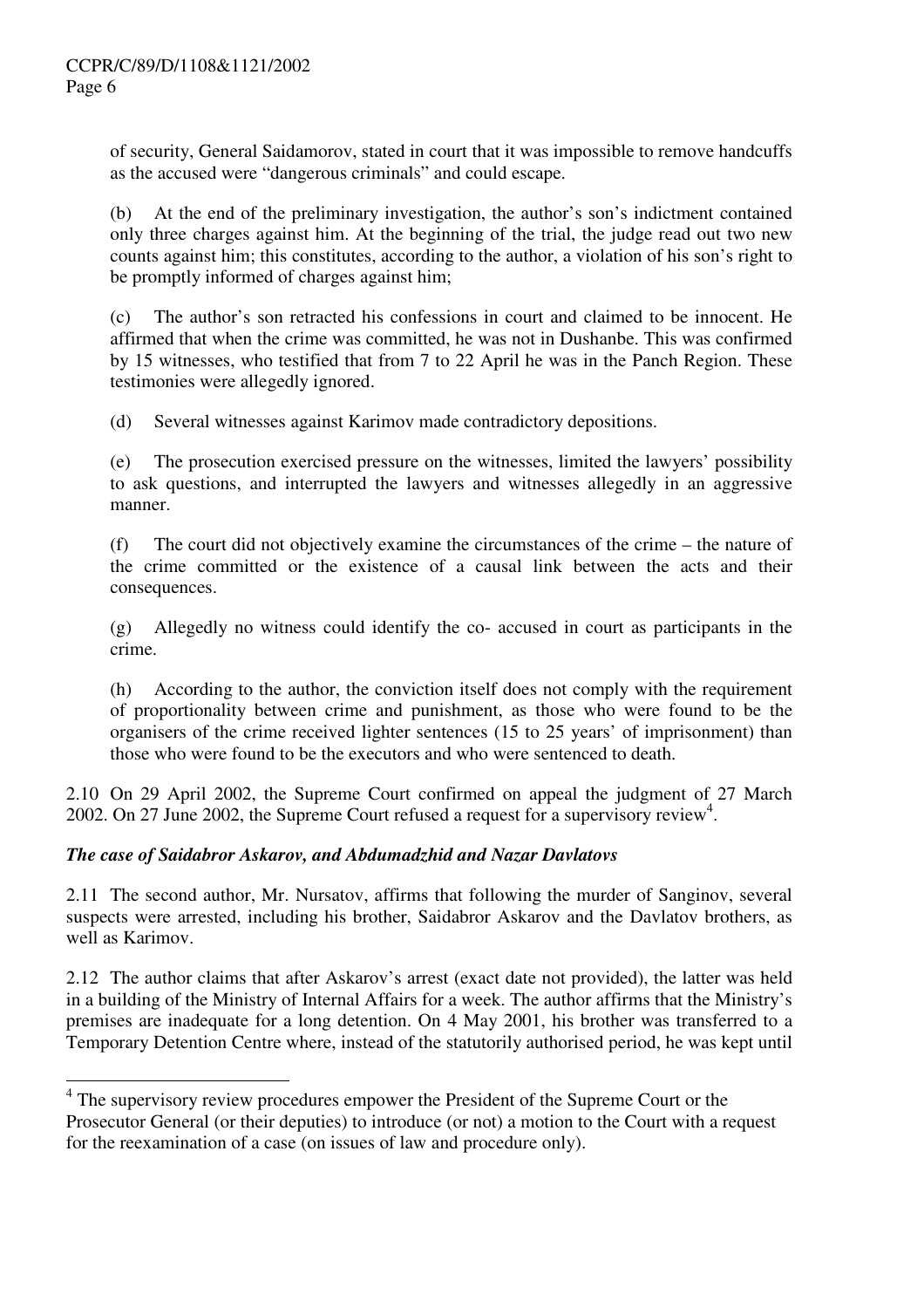24 May 2001, and then he was transferred to the Investigation Detention Centre No 1. During the initial month of detention, Askarov was interrogated at the Ministry of Internal Affairs' building all day long and often interrogatories continued into the night. An official record of his arrest was allegedly produced only on 4 May 2001 and he was placed in custody by a decision the same day. Abdulmadzhid and Nazar Davlatovs were sent to the Temporary Detention Centre on 5 May, and transferred to the Investigation Centre No.1 on 24 May 2001.

2.13 The author claims that during the first three days of detention, Askarov and the Davlatov brothers were not given any food but received only limited quantities of water. The food provided to the detainees was insufficient and the parcels the family sent to the authorities did not reach the detainees.

2.14 According to the author, his brother Askarov was subjected to beatings and torture to force him to confess guilt. He allegedly received electric shocks with a special device, and electric cables were introduced into his mouth and anus or were attached to his teeth or genitals. One of his fingers was broken<sup>5</sup>. In addition, he was placed under psychological pressure, because his brothers Amon (the author of the present communication) was also arrested together with their other brother, Khabib, on 27 April, and detained until 29 May 2001, and their fourth brother, Sulaymon, was also arrested on 27 April and released two months later. Askarov was constantly reminded of his brothers' arrests. Because of this treatment, Askarov and Davlatovs signed confessions.

2.15 Allegedly, Askarov was only allowed to meet with relatives for ten minutes six months after arrest (exact date not provided), in investigators' presence. Nazar Davlatov met his relatives only at the beginning of the trial, whereas Abdumadzhid Davlatov saw his mother only six months after his arrest.

2.16 The author affirms that his brother was not informed of his right to be represented by a lawyer from the moment of arrest, nor of the right to have a lawyer designated free of charge in case of lack of financial means. On 23 June 2001, the investigators appointed a lawyer (Aliev) for him. After one month, the family privately retained a lawyer, Fayzullaev, because all attempts to meet with the investigation-appointed lawyer failed. The new lawyer was allegedly forced to withdraw by the investigators, because he complained to the Prosecutor General about the illegality of Askarov's charges. After that, they privately hired a third lawyer.

2.17 In court, Askarov and the Davlatov brothers retracted their confessions. They claimed innocence and affirmed that they were in Panch region from 9 to 14 April 2001. This was confirmed by five witnesses. The court concluded that the court depositions, including the allegations of torture, were made in order to escape criminal liability.

2.18 The author presents similar claims to those made on behalf of Karimov (paragraph 2.9, letters (e) to (h) above).

<sup>&</sup>lt;sup>5</sup>The author claims that one of the persons that tortured his brother was Rasulov, deputy chief of Dushanbe's Criminal Search Department. Every day he visited the Temporary Detention Centre to check whether there «were good news for him ». Receiving a negative reply, he beat Askarov.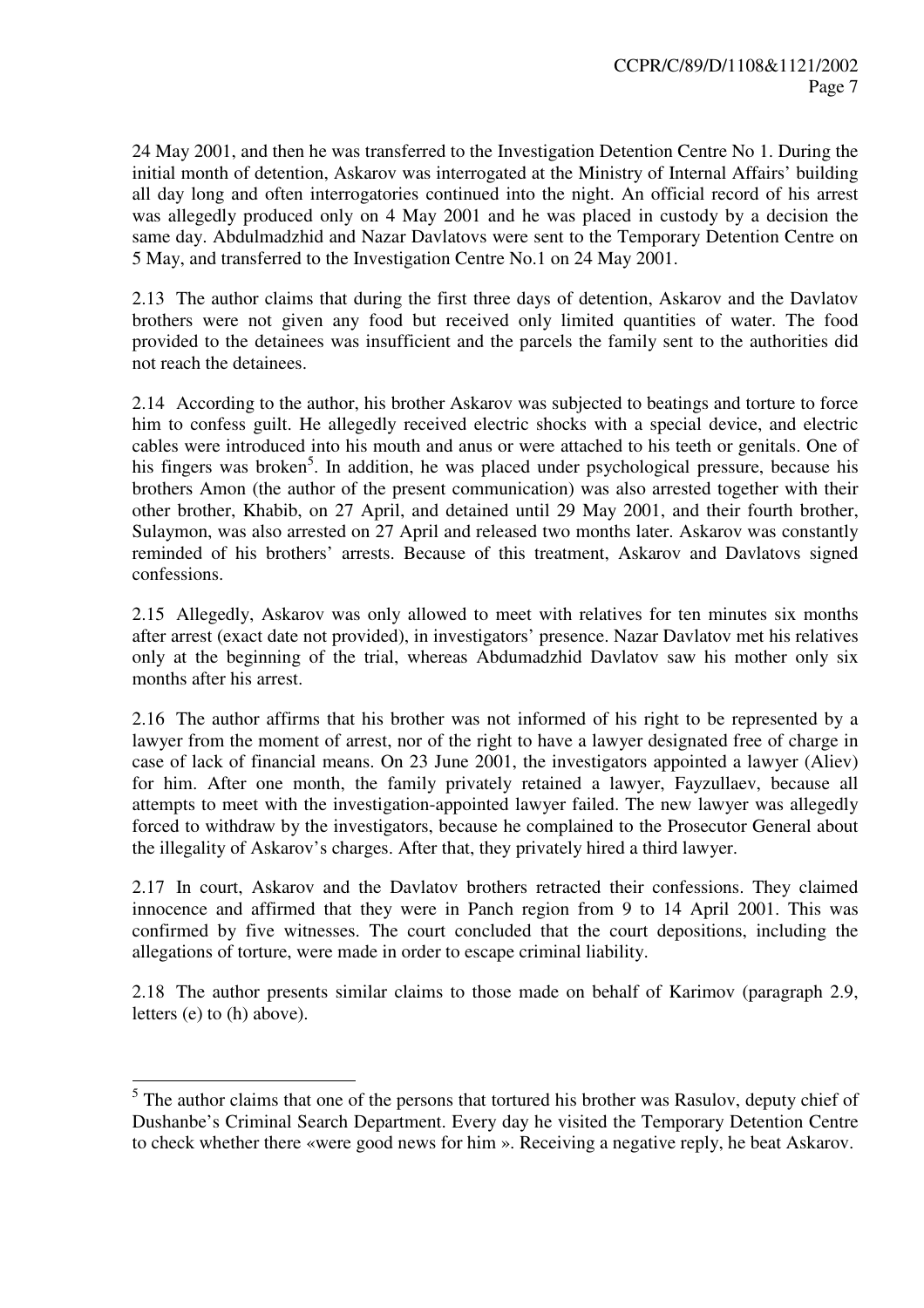2.19 The judgment against Askarov and the Davlatov brothers was confirmed, on 29 April 2002, by the Supreme Court's Criminal Chamber.

# **The complaint**

# *Karimov's case*

3.1 The author claims that in violation of articles 7 and 14, paragraph 3 (g), his son was beaten, tortured, and put under psychological pressure and thus forced to confess guilt.

3.2 His son's rights under article 9, paragraphs 1 and 2 were violated, because he was arrested unlawfully and was not charged for a long period of time after arrest.

3.3 He claims that in violation of article 10, the conditions of detention during the early stages of his son's arrest were inadequate. The food received was insufficient and the parcels sent by the family were not transmitted to him.

3.4 The author further claims that his son's rights under article 14, paragraph 1, were violated because the court was partial. His son's presumption of innocence was violated, contrary to article 14, paragraph 2, because of the statement of the high ranked policeman in court that the accused were "dangerous criminals". He adds that article 14, paragraph 3 (e), was violated as the testimonies of the witnesses on his son's behalf were rejected under the simple pretext that they were false.

3.5 Finally, it is claimed that Karimov's rights under article 6, paragraphs 1 and 2 were violated, as he was sentenced to death after an unfair trial which violated article 14, of the Covenant.

3.6 While the author does not invoke article 14, paragraph 3 (b) and (d) specifically, the communication appears to raise issues under these provisions in Karimov's respect.

# *Askarov and Davlatov brothers' case*

3.7 Mr. Nursatov claims a violation of article 7, and article 14, paragraph 3 (g), as his brother Askarov and his cousins Abdumadzhid and Nazar Davlatov were tortured and forced to confess guilt.

3.8 Article 9, paragraphs 1 and 2, were violated in their cases, because they were detained for long periods of time without being informed of their charges on arrest.

3.9 The author claims that his brother's and cousins' rights under article 10 of the Covenant were also violated as at the early stages of detention, they were kept at premises that were inadequate for long detention, they were given no food and only limited quantities of water, and the parcels their family prepared for them never reached them.

3.10 The author claims that the court was partial, in violation of article 14, paragraph 1. He adds that article 14, paragraph 2, was violated, because of the statement made by a senior security officer in court that the accused were "dangerous criminals".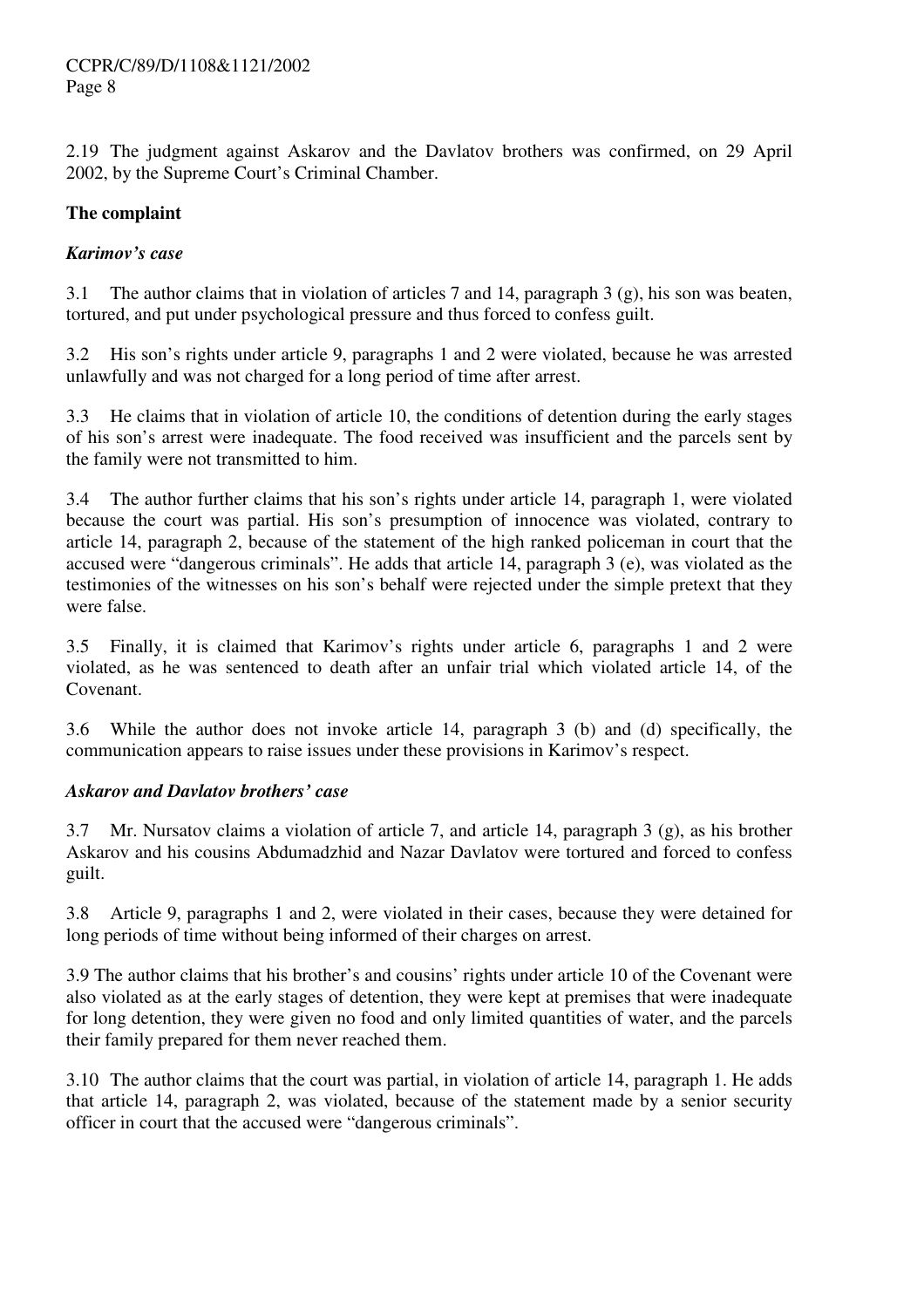3.11 According to the author, his brother's and cousins' right to a defence was violated, contrary to article 14, paragraph 3 (b) and (d).

3.12 Askarov and the Davlatov brothers allegedly are victims of a violation of article 14, paragraph 3 (e), because the testimonies of the witnesses on their behalf were rejected as "false".

3.13 Finally, the author claims that Askarov's and the Davlatov brothers' rights under article 6, paragraphs 1 and 2, were violated, because they were sentenced to death after a trial that did not meet the requirements of article 14.

## **State party's observations**

## *Karimov's case*

4.1 On 20 February 2003, the State party informed the Committee that pursuant a Ruling of the Presidium of the Supreme Court of 3 December 2002, Karimov's death sentence was commuted to a 25 years' prison term.

4.2 On 3 April 2006, the State party presented its observations on the merits. According to it, the Supreme Court examined the criminal case and recalled that the author's son was found guilty of a multitude of crimes, including murder, committed together with his co-accused Revzonzod (Askarov), the Davlatovs, Mirzoev and Yormakhmadov, and was sentenced to death on 27 March 2000.

4.3 The murder victim was an opposition leader and a member of the National Reconciliation Commission created in 1997. After the work of the Commission resumed in June 1999, he was appointed as First Deputy Minister of Internal Affairs. In this function he took a number of steps for the demilitarisation of armed opposition groups. He thus became a target of assassination attempts.

4.4 According to the Court, Karimov and the other co-accused were found guilty of murder, theft of fire arms and ammunitions, acting in an organised group, robbery, intentional deterioration of property, and illegal acquisition, storing, and carrying of fire arms and ammunition. Their guilt was established not only by their confessions made during the preliminary investigation, but also confirmed by the testimonies of many witnesses; as well as the records of several identification parades, face-to-face confrontations, records of the reconstruction of the crime scene; and the verification of depositions at the crime scene; seized fire arms, ammunition (bullets), conclusions of several medical-forensic and criminal experts, as well as other evidence collected. Karimov's acts were qualified correctly under the law, and his punishment was proportionate to the gravity and the consequences of the acts committed.

4.5 According to the court, the author's allegations that his son did not take part in the crime but was obliged to confess guilt during the preliminary investigation and the court convicted him on the basis of untrue and doubtful evidence, were not confirmed and were refuted by the material contained in the case file.

4.6 According to the State party, the author's allegations that his son was beaten and was kept unlawfully under arrest for a long period to force him confess guilt were rejected and were not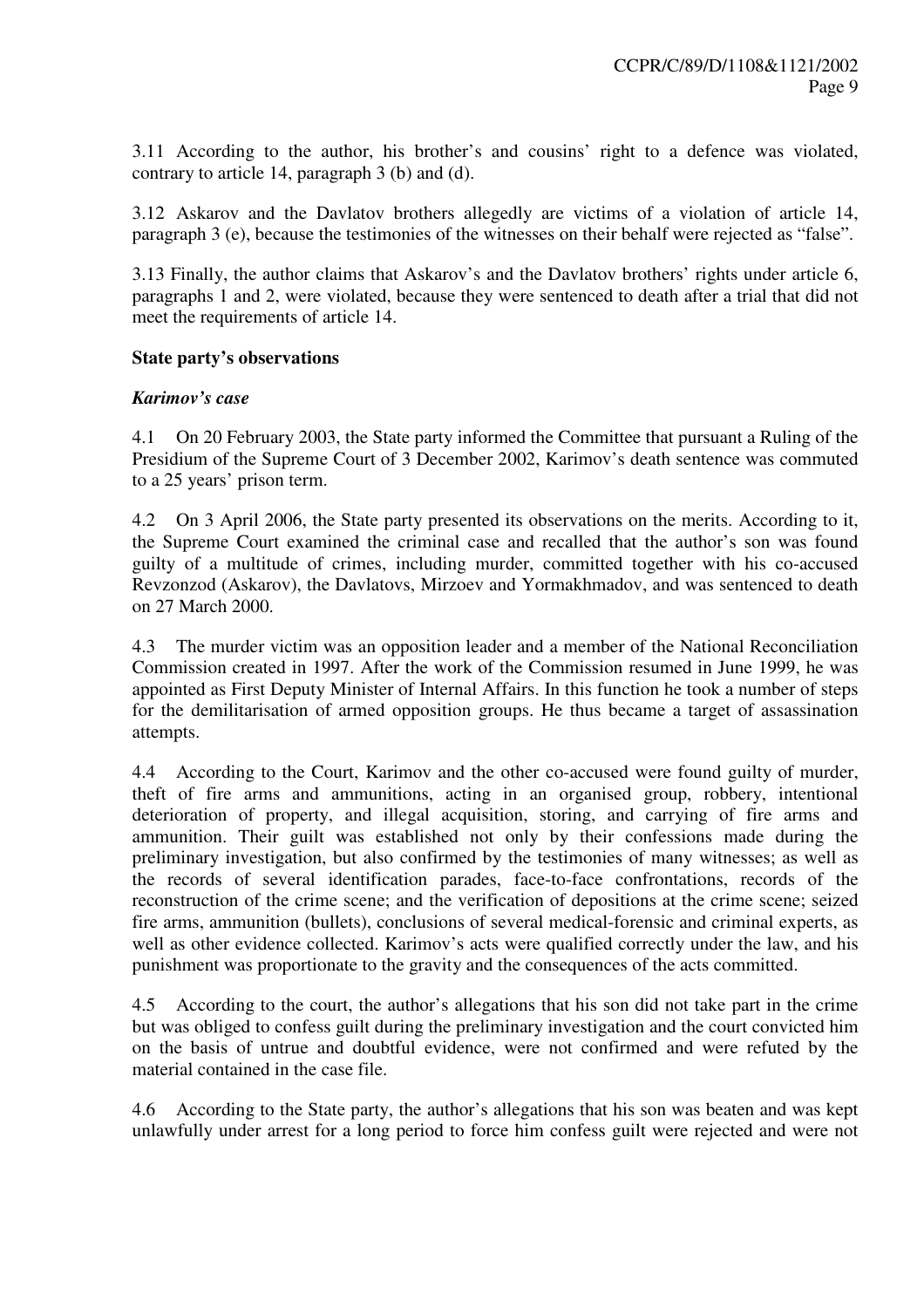corroborated by the circumstances and the material of the criminal case. The case file shows that Karimov left for the Russian Federation after the crime occurred. On 4 May 2001, the Tajik Prosecutor's Office charged him in absentia with terrorism, and an arrest warrant was issued against him. On this basis, he was arrested in Moscow on 14 June 2001. He was transferred to Dushanbe on 25 June 2001. The State party contends, without providing any documentary evidence, that Karimov was examined by a medical doctor upon arrival in Dushanbe, who concluded that his body did not reveal any bodily injuries as a result of ill-treatment. On 28 June 2001, in his lawyer's presence, Karimov described the crime events in detail at the crime scene, and on 30 June 2001, during a confrontation with his co-accused Mirzoev and again in their lawyers' presence, both co-accused reaffirmed that they had participated in the crime.

4.7 On 3 July 2001, Karimov was given a new lawyer and in his presence, during a reconstruction of the crime at the crime scene, he explained in detail how he had committed the crime.

4.8 The State party affirms, again without providing documentary evidence, that on 9 July 2001, Karimov was again examined by a medical expert, whose conclusions are contained in the case file, and which establish that Karimov's body did not show any marks of beatings and did not reveal any bodily injury.

#### **The cases of Askarov and the Davlatov brothers**

5. On 27 July 2004, the State party informed the Committee that after a Presidential Pardon, Askarov's and the Davlatovs' death sentences were commuted to long prison terms. Although several requests for submission of observations on the merits of the communication were addressed to the State party (on 10 March 2003, 20 September 2004, 17 November 2005, and 30 November 2006), no further information was received.

#### **Issues and proceedings before the Committee**

# **Consideration of admissibility**

6.1 Before considering any claim contained in a communication, the Human Rights Committee must, in accordance with Rule 93 of its rules of procedure, decide whether or not the communication is admissible under the Optional Protocol to the Covenant.

6.2 The Committee notes that the same matter is not being examined under any other international procedure, as required by article 5, paragraph 2 (a), of the Optional Protocol.

6.3 The authors claim that the alleged victims' rights under article 9, paragraphs 1 and 2, were violated, as they were arrested unlawfully and detained for a long period of time without being charged. In relation to Karimov, the State party affirms that following the opening of the criminal case in relation to the murder, and in light of the depositions of other co-defendants, he was charged with participation in the murder and a search warrant was issued against him. The State party has not commented on this issue in relation to Nurstov's brother and cousins. The Committee notes, however, that the material before it does not permit it to establish the exact date of their respective arrests, and it also remains unclear whether these allegations were ever brought up in the court. In these circumstances, the Committee considers that this part of the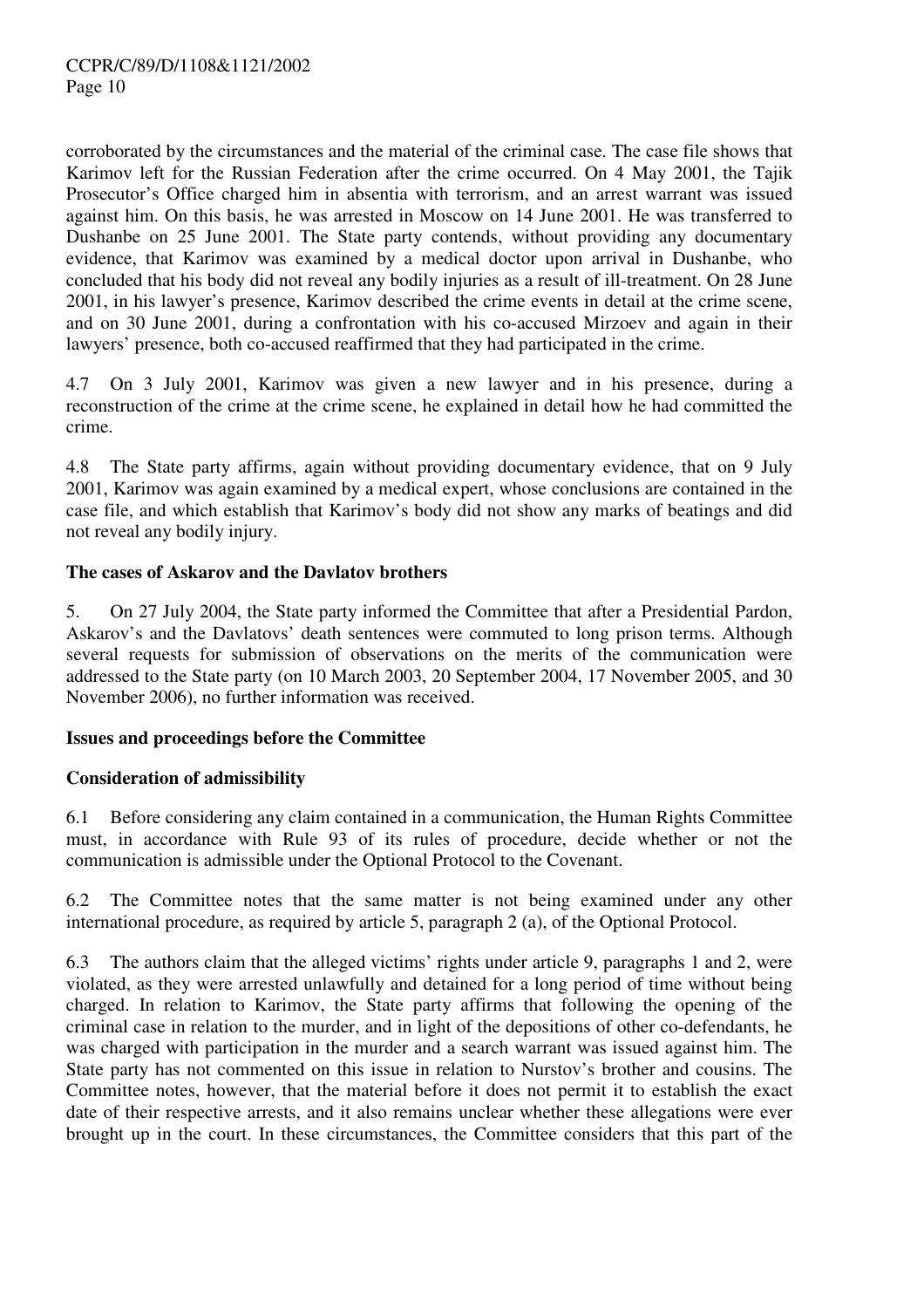communication is unsubstantiated, for purposes of admissibility, and therefore inadmissible under article 2, and article 5, paragraph 2 (b), of the Optional Protocol.

6.4 Both authors claim that in violation of article 14, paragraph 1, of the Covenant, the trial did not meet the requirements of fairness and that the court was biased, (paragraph 2, 9 and 2, 18) above). The State party has not commented on these allegations. The Committee observes, however, that all of these allegations relate primarily to the evaluation of facts and evidence by the court. It recalls that it is generally for the courts of States parties to evaluate facts and evidence in a particular case, unless it can be ascertained that the evaluation was clearly arbitrary or amounted to a denial of justice<sup>6</sup>. However it falls under the Committee's competence to assess if the trial was conducted in accordance with article 14 of the Covenant. Nevertheless, in the present case, the Committee considers that the authors have failed to sufficiently substantiate their claims under this provision, and therefore this part of the communication is inadmissible under article 2 of the Optional Protocol.

6.5 The authors also claim that contrary to the requirements of article 14, paragraph 3 (e), the court heard the testimonies of witnesses on the alleged victims' behalf but simply ignored them. The State party has not made any observation in this relation. The Committee notes however, that the material available to it shows that the Court indeed evaluated the testimonies in question and concluded that they constituted a defence strategy. In addition, these allegations relate primarily to the evaluation of facts and evidence by the court. The Committee reiterates that it is generally for the courts of the States parties to evaluate facts and evidence, unless it can be ascertained that the evaluation was clearly arbitrary or amounted to a denial of justice. In the absence of other pertinent information that would demonstrate that the evaluation of evidence indeed suffered from such deficiencies in the present case, the Committee considers this part of the communication to be inadmissible under article 2 of the Optional Protocol.

6.6 The Committee considers that the remaining part of Mr. Karimov's and Mr. Nursatov's allegations, raising issues under articles 6; 7 read together with article 14, paragraph 3 (g); article 14, paragraph 2; and article 10, in relation to all four alleged victims, as well as under article 14, paragraph 3 (b) and (d), in relation to Messrs Karimov and Askarov, are sufficiently substantiated, for purposes of admissibility, and declares them admissible.

#### **Consideration of the merits**

7.1 The Human Rights Committee has considered the communication in the light of all the information made available to it by the parties, as provided for under article 5, paragraph 1, of the Optional Protocol.

7.2 The authors claimed that the alleged victims were beaten and tortured by the investigators, so as to make them confess guilt. These allegations were presented both in court and in the context of the present communication. The State party has replied, in relation to the case of Mr. Karimov, that these allegations were not corroborated by the materials in the case file, and that the alleged victim was examined on two occasions by medical doctors who did not find marks of torture on his body. The State party makes no comment in relation to the torture allegations

 6 See, inter alia, Communication No 541/1993, Errol Simms v. Jamaica, Inadmissibility decision adopted on 3 April 1995, paragraph 6.2.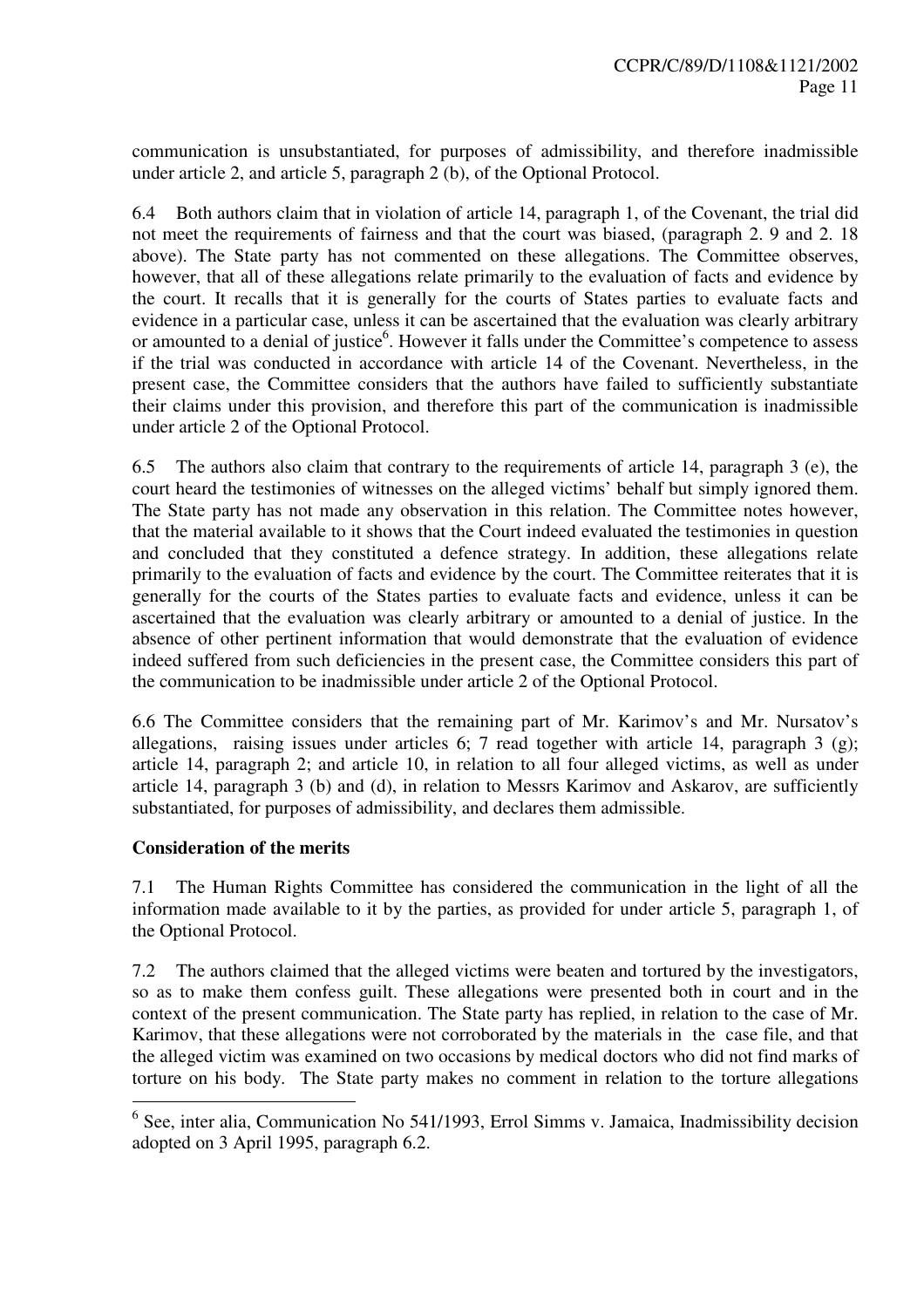made on behalf of Mr. Askarov and the Davlatov brothers. In the absence of any other pertinent information from the State party, due weight must be given to the authors' allegations. The Committee recalls that once a complaint about ill-treatment contrary to article 7 has been filed, a State party must investigate it promptly and impartially<sup>7</sup>. In the present case, the authors have presented a sufficiently detailed description of the torture suffered by Messrs Karimov, Askarov, and the Davlatov brothers, and have identified some of the investigators responsible. The Committee considers that in the circumstances of the case, the State party has failed to demonstrate that its authorities adequately addressed the torture allegations put forward by the authors. In the circumstances, the Committee concludes that the facts as presented disclose a violation of article 7, read together with article 14, paragraph 3 (g), of the Covenant.

7.3 Both authors claim that the conditions of detention at the premises of the Ministry of Internal Affairs were inadequate having regard to the lengthy period of detention. They point out that the alleged victims were unlawfully detained during periods largely exceeding the statutorily authorised time limits for detention in premises of the Ministry of Internal Affairs, and in the Temporary Detention Centre. During this period, no parcels sent to the victims by their families were transmitted to them, and the food distributed in the detention facilities was insufficient. In addition, Mr. Askarov and the Davlatov brothers were denied food for the first three days of arrest. The State party has not commented on these allegations. In these circumstances, due weight must be given to the authors' allegations. The Committee considers therefore that the facts as submitted reveal a violation by the State party of Mr. Mr. Karimov's, Askarov' s, and the Davlatov brothers' rights under article 10, of the Covenant.

7.4 Mr. Karimov and Mr. Nursatov claim that the alleged victims' presumption of innocence was violated, as in court they were placed in a metal cage and were handcuffed. A high ranked official publicly affirmed at the beginning of the trial that their handcuffs could not be removed because they were all dangerous criminals and could escape. The State party has not presented any observations to refute this part of the authors' claim. In the circumstances, due weight must be given to the authors' allegations. The Committee considers that the facts as presented reveal a violation of the alleged victims' rights under article 14, paragraph 2, of the Covenant.

7.5 Both authors invoke violations of article 14, paragraph 3 (b) and (d). The first author has claimed violations of Karimov's right to defence as although he was assigned a lawyer at the beginning of the preliminary investigation, this lawyer only occasionally attended the investigation hearings, to the point that a lawyer was hired privately to represent his son. Mr. Nursatov claims that his brother Askarov was not given a lawyer at the beginning of the investigation, although he risked the death sentence; when he was assigned an ex-officio lawyer, this lawyer was ineffective; and that the lawyer hired privately by his family was later forced to withdraw from the case. The State party has not refuted these allegations; in the circumstances the Committee concludes that they, since adequately substantiated, must be given due weight. The Committee recalls<sup>8</sup> its jurisprudence that particularly in cases involving capital punishment, it is axiomatic that the accused is effectively assisted by a lawyer at all stages of the proceedings.

<sup>&</sup>lt;sup>7</sup> General Comment on article 7, No. 20 [44], adopted on 3 April 1992, paragraph 14.

<sup>&</sup>lt;sup>8</sup> See for example Aliev v Ukraine, Communication 781/1997, Views adopted on 7 August 2003, paragraph 7.2.